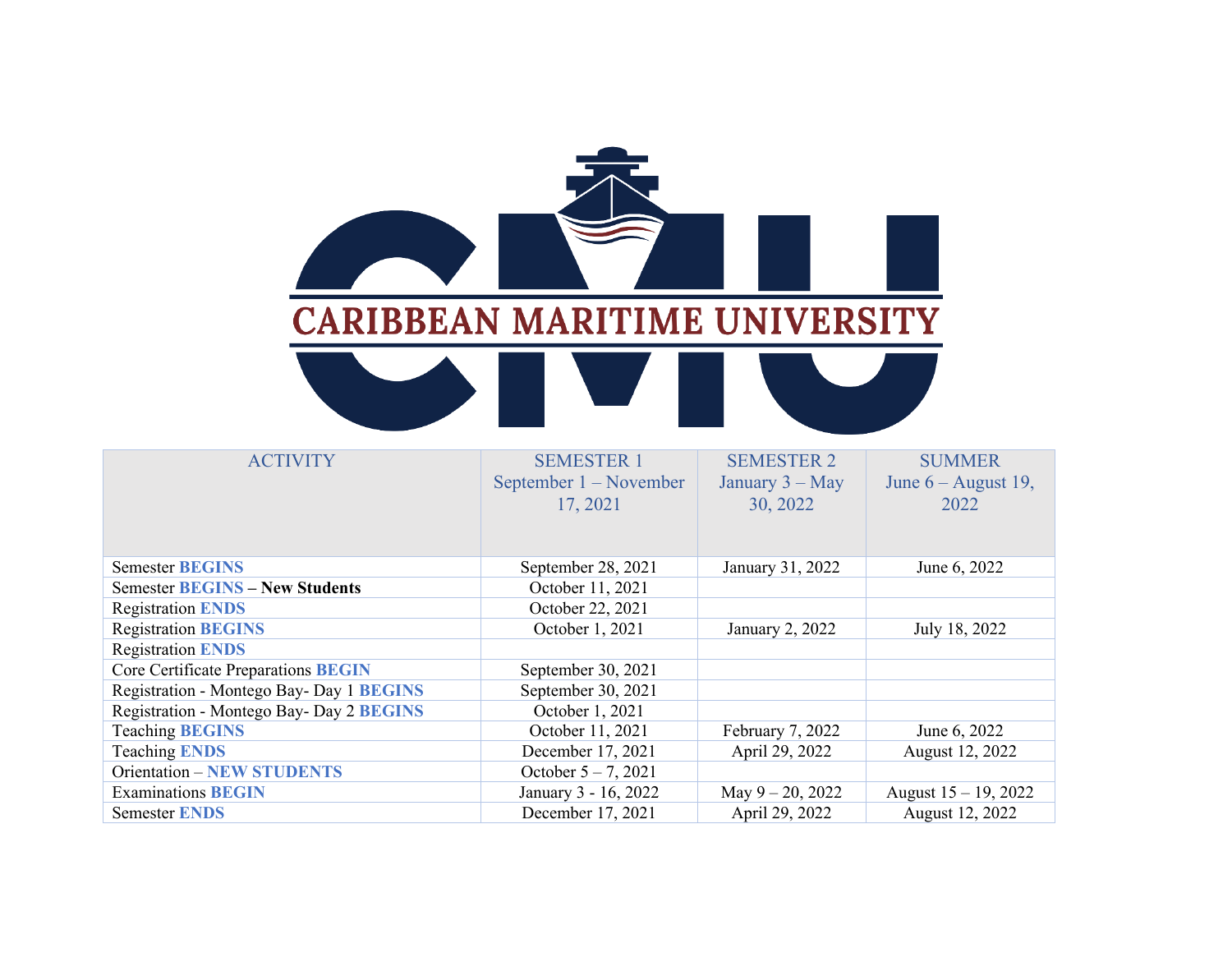| <b>FINANCES</b>                                                 |                  |                   |                     |
|-----------------------------------------------------------------|------------------|-------------------|---------------------|
| <b>Transfer Application Deadline (Returning</b><br>Students)    | October 1, 2021  |                   |                     |
| Refund deadline for returning students                          | October 15, 2021 |                   |                     |
| Deadline for withdrawals for returning students                 | October 15, 2021 |                   |                     |
| <b>Transfer Application Deadline (First Year</b><br>Students)   | October 22, 2021 |                   |                     |
| Certificate preparation for Graduating class<br>(tentative)     | October 30, 2021 |                   |                     |
| Refund deadline for First year students                         | November 5, 2021 |                   |                     |
| Deadline for withdrawals for First year students                | November 5, 2021 |                   |                     |
| Refund deadline                                                 |                  | February 5, 2022  |                     |
|                                                                 |                  |                   |                     |
| <b>ADMINISTRATIVE</b>                                           |                  |                   |                     |
| Semester II Registration begins (tentative)                     |                  | January 1, 2022   |                     |
| CMU reopens for business                                        |                  | January 3, 2022   |                     |
| Registration closes for Semester II                             |                  | February 11, 2022 |                     |
| Commence acceptance of new students                             |                  | March 1, 2022     |                     |
| Closed for Easter Holidays                                      |                  |                   | April 15 - 18, 2022 |
| Readmissions deadline for summer semester                       |                  | May 14, 2022      |                     |
| Semester II Examinations commence                               |                  | May 14, 2022      |                     |
| Exception Registration deadline for Semester II<br>examinations |                  |                   |                     |
| Exception Registration deadline for Semester II<br>examinations |                  |                   | August 12, 2022     |
|                                                                 |                  |                   |                     |
| <b>CEREMONIES</b>                                               |                  |                   |                     |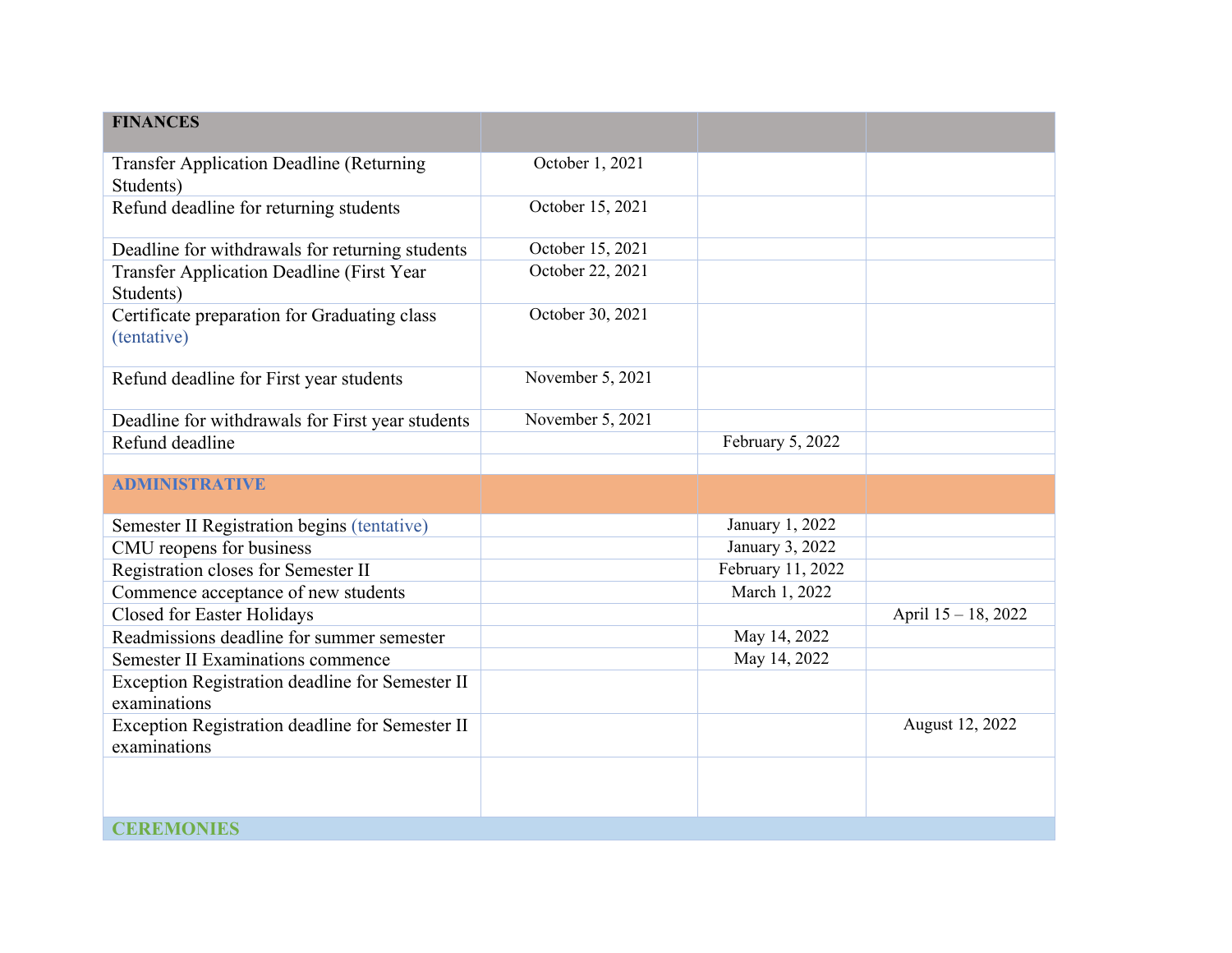| <b>Graduation Date</b>                                                                                                                                    |                    | January 29, 2022 |               |  |
|-----------------------------------------------------------------------------------------------------------------------------------------------------------|--------------------|------------------|---------------|--|
| <b>APPLICATION PERIOD 2022/2023</b>                                                                                                                       | <b>OPENS</b>       |                  | <b>ENDS</b>   |  |
| <b>Full-Time &amp; Part-Time (Undergraduate)</b>                                                                                                          | January 1, 2022    |                  | June 30, 2022 |  |
| <b>Stress Management Month</b>                                                                                                                            |                    |                  |               |  |
| Application opens for the PATH Programme                                                                                                                  | September 1, 2021  |                  |               |  |
| Commencement of classes for SAM returning<br>students                                                                                                     | September 18, 2021 |                  |               |  |
| Commencement of classes for Full-time and Part-<br>time returning students                                                                                | September 20, 2021 |                  |               |  |
| Virtual meetings begin for some co-curricular<br>activities (netball, football, basketball, cheerleading,<br>swimming, clubs and societies, creative arts | September 20, 2021 |                  |               |  |
| World Maritime Awareness Week                                                                                                                             | September 26, 2021 |                  |               |  |
| World Maritime Day                                                                                                                                        | September 28, 2021 |                  |               |  |
| Students' Union Leadership Retreat starts                                                                                                                 | September 30, 2021 |                  |               |  |
| Caribbean Maritime University Anniversary                                                                                                                 | September 30, 2021 |                  |               |  |
| <b>Oral Health and Breast Cancer</b>                                                                                                                      |                    |                  |               |  |
| <b>Awareness Month</b>                                                                                                                                    |                    |                  |               |  |
| Jamaica Intercollegiate Sports Competition Opening<br>Exercise                                                                                            | October 2, 2021    |                  |               |  |
| Students' Union Leadership Retreat ends                                                                                                                   | October 3, 2021    |                  |               |  |
| Application Opens for Earn & Learn and Special<br>Assistance Programmes (Collect applications from<br>the reception desk)                                 | October 4, 2021    |                  |               |  |
| <b>Office of Student Affairs Management Review</b><br>presentation (tentative date)                                                                       | October 5, 2021    |                  |               |  |
| New Students' Orientation Exercise                                                                                                                        | October 5-6, 2021  |                  |               |  |
| Commencement of classes for SAM new students                                                                                                              | October 9, 2021    |                  |               |  |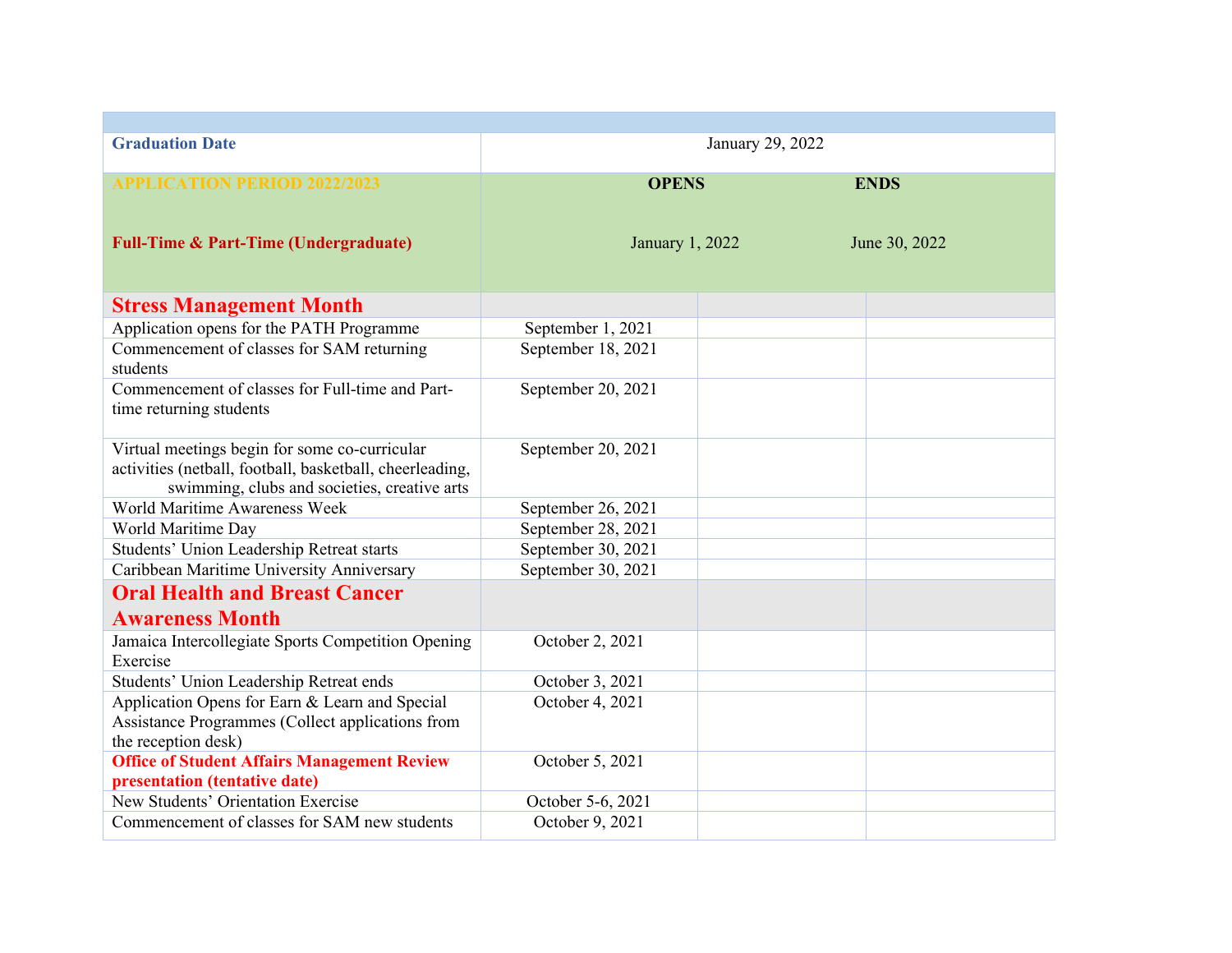| World Mental Health Day                              | October 10, 2021        |  |
|------------------------------------------------------|-------------------------|--|
| Commencement of classes for Full-time and Part-      | October 11, 2021        |  |
| time new students                                    |                         |  |
|                                                      |                         |  |
| Maintaining a Healthy Live-style Webinar             | October 14, 2021        |  |
| <b>National Heroes Day</b>                           | <b>October 17, 2021</b> |  |
| Webinar on Discipline, Safety & Security             | October 19, 2021        |  |
| Registration ends                                    | October 19, 2021        |  |
| Application Closes for the Earn & Learn and          | October 20, 2021        |  |
| Special Assistance Lunch Programmes                  |                         |  |
| Training for Peer Influencing Peer Programme         | October 23, 2021        |  |
| (PIPP) Leaders                                       |                         |  |
| Students' Union Fresher's Fete                       | October 23, 2021        |  |
| <b>Fire Awareness Week</b>                           | October 24 - 30, 2021   |  |
| Training for Peer Influencing Peer Programme         | October 26, 2021        |  |
| (PIPP) Leaders                                       |                         |  |
| Virtual Clubs and Societies Week                     | October 25, 2021        |  |
| Sports Fitness Test Programme commences              | October 26, 2021        |  |
|                                                      |                         |  |
| Orientation for Earn & Learn Programme               | October 27, 2021        |  |
| Path Application Closes for the CMU                  | October 29, 2021        |  |
|                                                      |                         |  |
| Commencement of the Earn & Learn and Special         | November 2, 2021        |  |
| <b>Assistance Lunch Programmes</b>                   |                         |  |
| Roll-out of Peer Leadership Programme Across         | November 8, 2021        |  |
| <b>CMU</b> Campuses                                  |                         |  |
| <b>Sports Quiz Competition</b>                       | November 11, 2021       |  |
| World Diabetes Awareness Day                         | November 14, 2021       |  |
| Recognizing International Students Day               | November 17, 2021       |  |
| Virtual Inter Club Competition commences             | November 18, 2021       |  |
| <b>HIV/AIDS Awareness Month</b>                      |                         |  |
| World HIV/AIDS Awareness Day                         | December 1, 2021        |  |
| Skill-based Sports Presentations - Semester I        | December 2, 2021        |  |
| Classes end for all Full-time and Part-time students | December 17, 2021       |  |
| for semester I                                       |                         |  |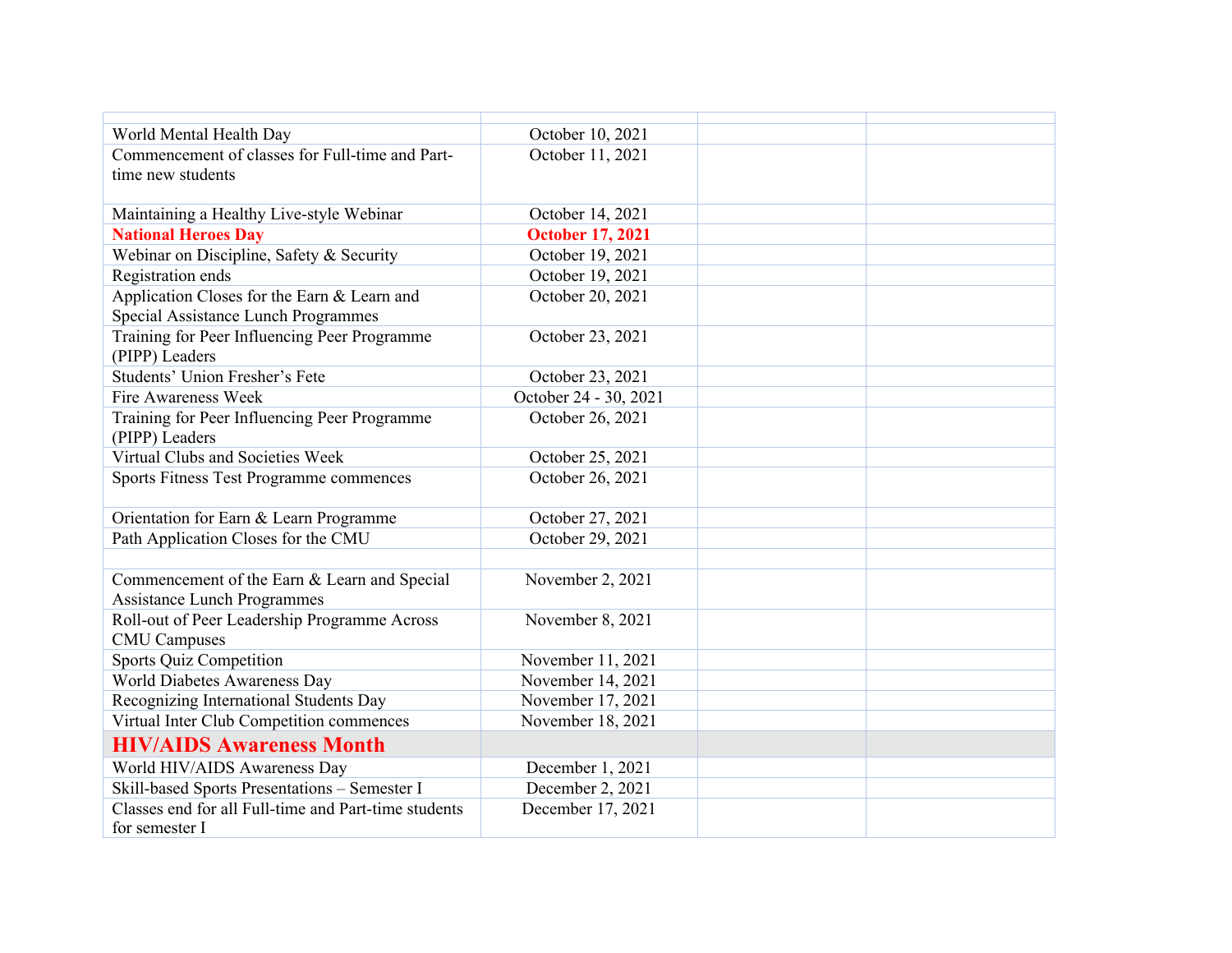| <b>Christmas Day</b>                                         | <b>December 25, 2021</b> |                              |  |
|--------------------------------------------------------------|--------------------------|------------------------------|--|
| <b>Boxing Day</b>                                            | <b>December 26, 2021</b> |                              |  |
| <b>Earthquake Awareness Month</b>                            |                          |                              |  |
| <b>New Year's Day</b>                                        |                          | <b>January 1, 2022</b>       |  |
| CMU reopens following Christmas break                        |                          | January 3, 2022              |  |
| Application Opens for all CMU Programmes                     |                          | January 3, 2022              |  |
| Submission of Evaluations for Earn & Learn<br>Participants   |                          | January 6, 2022              |  |
| Earthquake Awareness Week                                    |                          | January 10-16, 2022          |  |
| <b>Final Examinations</b>                                    |                          | January $17 - 30$ ,<br>2022  |  |
| <b>Heart Health Month</b>                                    |                          |                              |  |
| 2 <sup>nd</sup> Semester classes commences                   |                          | February 7, 2022             |  |
| Application opens for the Earn and Learn and                 |                          | February 7, 2022             |  |
| Special Assistance Lunch Programmes                          |                          |                              |  |
| Commencement of 2 <sup>nd</sup> Semester Sports              |                          | February 7, 2022             |  |
| Application closes for the Earn & Learn and Special          |                          | February 18, 2022            |  |
| <b>Assistance Lunch Programmes</b>                           |                          |                              |  |
| Orientation for the Earn and Learn                           |                          | February 24, 2022            |  |
| <b>Electronic Sports Games</b>                               |                          | February 24, 2022            |  |
| Career Fair Workshops - for final year students              |                          | February $23 - 24$ ,<br>2022 |  |
| Commencement of Semester II Earn and Learn and               |                          | February 28, 2022            |  |
| Special Assistance Lunch Programmes                          |                          |                              |  |
| Nomination Opens for Students' Union Executive<br>Positions  |                          | February 28, 2022            |  |
| <b>Cancer Awareness Month</b>                                |                          |                              |  |
| Career Fair - Interviews - Final Year Students               |                          | March 1, 2022                |  |
| <b>Ash Wednesday</b>                                         |                          | <b>March 2, 2022</b>         |  |
| International Women's Day                                    |                          | March 8, 2022                |  |
| <b>CMU Virtual Sports Day</b>                                |                          | March 18, 2022               |  |
| Nomination Closes for Students' Union Executive<br>Positions |                          | March 18, 2022               |  |
| <b>International Day of Happiness</b>                        |                          | March 20, 2022               |  |
| Election Commission meets – interviews with                  |                          | March 21, 2022               |  |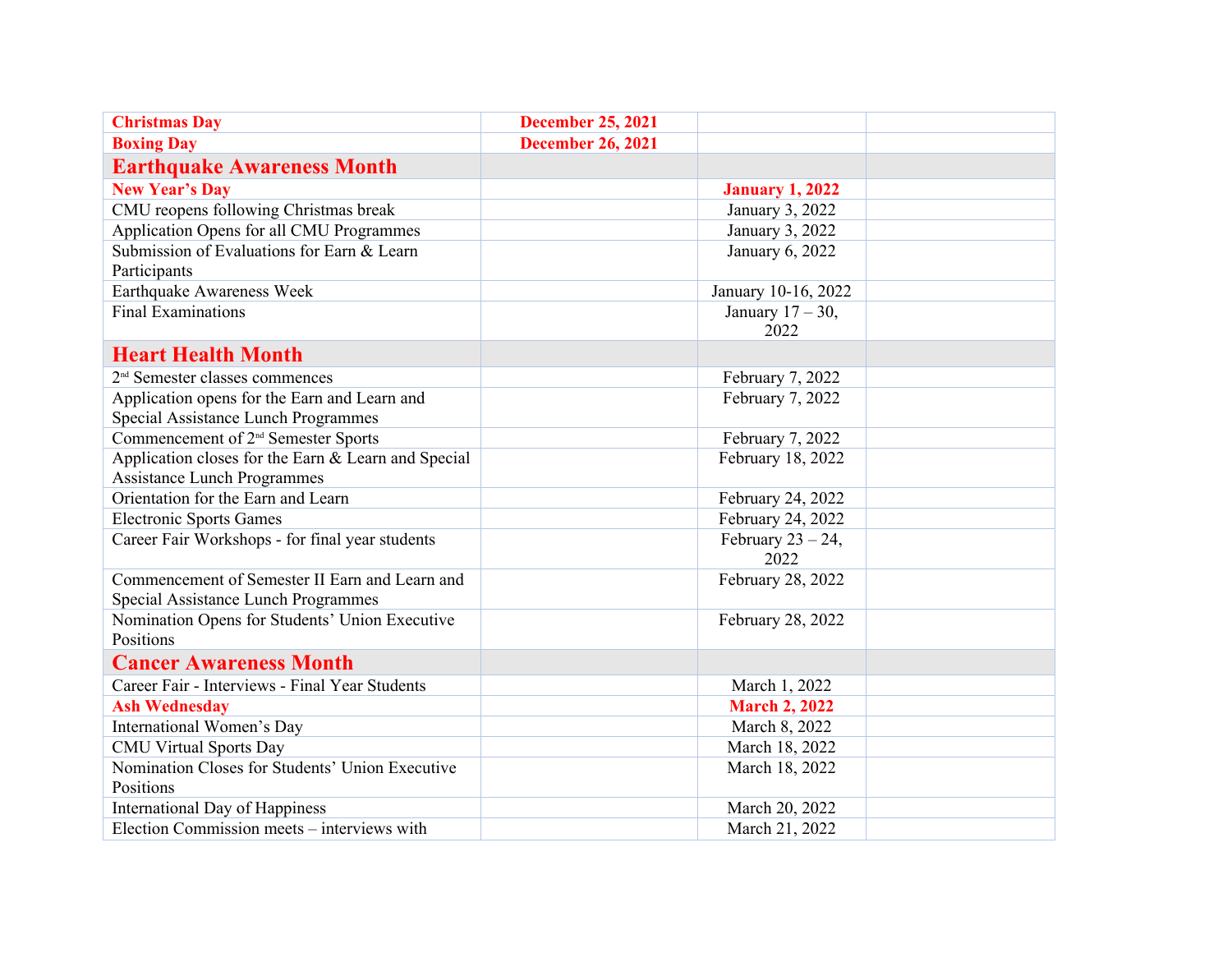| <b>Students' Union Nominees</b>                                          |                       |  |
|--------------------------------------------------------------------------|-----------------------|--|
| Campaigning Commences (Students' Union                                   | March 22, 2022        |  |
| <b>Election Candidates)</b>                                              |                       |  |
| Mr. & Miss CMU Pageant                                                   | March 26, 2022        |  |
| "Hear Your Voices" and Firing Line - Virtual                             | March 31, 2022        |  |
| Presentation of Students' Union Nominees                                 |                       |  |
| <b>Healthy Lifestyle Awareness -</b>                                     |                       |  |
| <b>Substance Use Awareness</b>                                           |                       |  |
| Virtual Students' Achievement Award Function                             | April 7, 2022         |  |
| World Health Day                                                         | April 7, 2022         |  |
| <b>Students' Union Virtual Presidential Debate</b>                       | April 14, 2022        |  |
| Campaigning Closes (Students' Union Election<br>Candidates) $(a)$ 5:00pm | April 14, 2022        |  |
| <b>Good Friday</b>                                                       | <b>April 15, 2022</b> |  |
| <b>Easter Monday</b>                                                     | <b>April 18, 2022</b> |  |
| <b>Voting Process</b>                                                    | April 19 - 22, 2022   |  |
| Posting of Elected Union Members for AY<br>2022/2023                     | April 21, 2022        |  |
| Skill Based Sports Presentations - Semester II                           | April 21, 2022        |  |
| <b>Students' Union Handing Over Ceremony</b>                             | April 28, 2022        |  |
| World Day for Safety & Health at Work                                    | April 28, 2022        |  |
| Classes end for Semester II                                              |                       |  |
| <b>Healthy Lifestyle Awareness -</b>                                     |                       |  |
| <b>Physical Fitness and Good Nutrition</b>                               |                       |  |
| <b>Semester II Examination Period</b>                                    | May 9-20, 2022        |  |
| <b>Labour Day</b>                                                        | May 23, 2022          |  |
| Handbook Review Committee Meeting Starts                                 | May 30, 2022          |  |
|                                                                          |                       |  |
| Semester III classes for part-time students<br>commences                 | June 6, 2022          |  |
| <b>Orientation Planning Meeting Starts</b>                               | June 14, 2022         |  |
|                                                                          |                       |  |